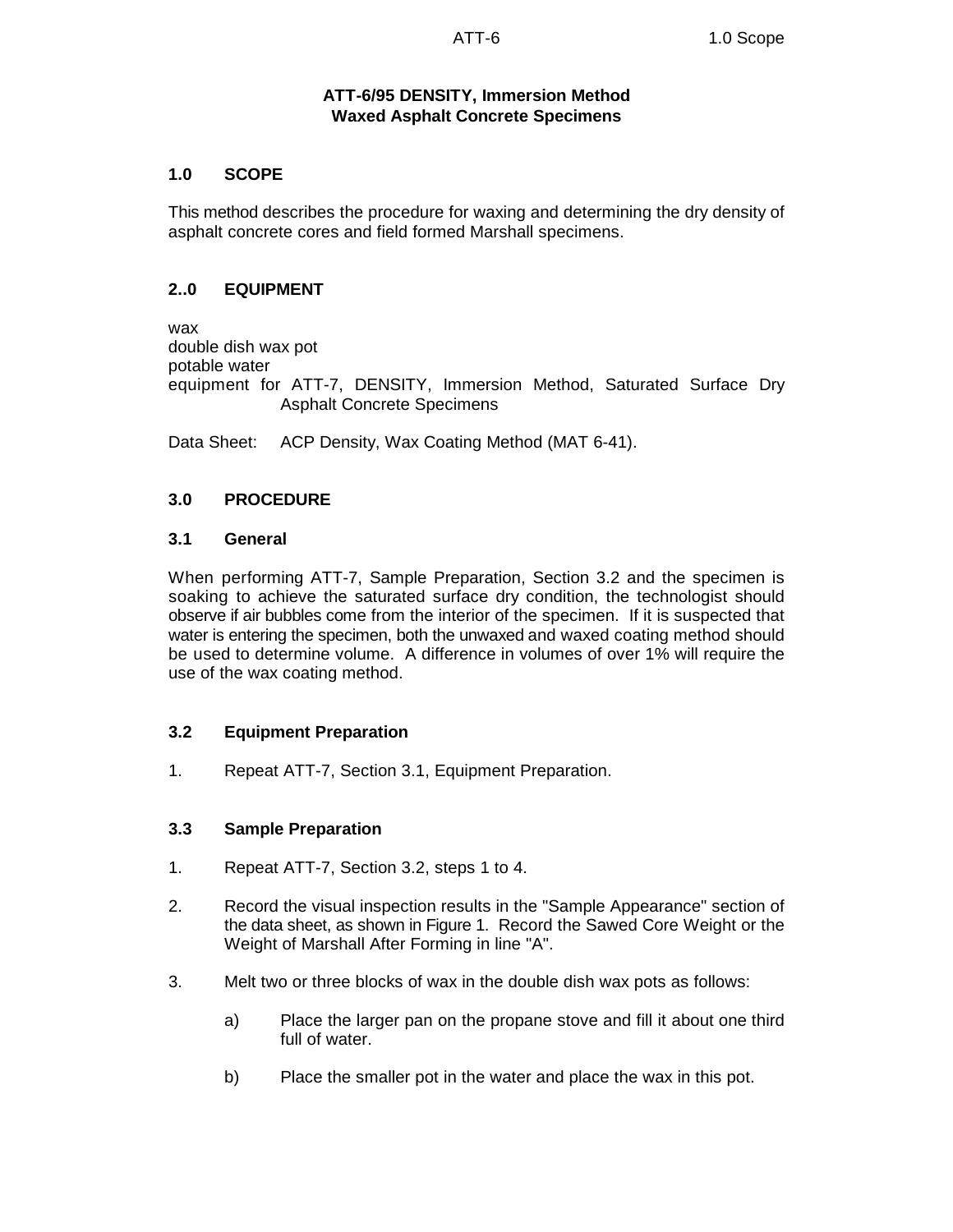- c) Light the burner and allow the water to come to a gentle boil.
- d) Hold the water at a gentle boil until the wax melts and all of the samples are coated.
- 4. Coat the sample by gently immersing it in the wax until the specimen is completely covered using a minimum wax coating thickness. Wax can be poured from a spoon to fill in small pore holes.
	- **NOTE:** Gloves should be worn while coating each sample to prevent burns from the hot wax.
- 5. Once the sample is completely coated, set it in a clean pan and allow the wax to cool for 15 minutes.

|                                   |                                                 | ACP DENSITY TEST - WAX COATING METHOD |                                                                   |           |  |              |              |          |  |
|-----------------------------------|-------------------------------------------------|---------------------------------------|-------------------------------------------------------------------|-----------|--|--------------|--------------|----------|--|
|                                   | Transportation<br>and Utilities                 |                                       | <b>PROJECT NO.</b> 99:08 CONTRACT NO. 6666/95 PIT NAME Hart River |           |  |              |              |          |  |
| <b>DATE</b>                       |                                                 |                                       |                                                                   | 95.08.22  |  |              | 95.08.20     | 95.08.20 |  |
| LOT NUMBER                        |                                                 |                                       | $\mathbf{1}$                                                      |           |  | $\mathbf{1}$ | $\mathbf{1}$ |          |  |
| TEST NUMBER OR SEGMENT NUMBER     |                                                 |                                       | $\mathbf{I}$                                                      |           |  | 1A           | 1B           |          |  |
| <b>STATION</b>                    |                                                 |                                       | $4 + 267$                                                         |           |  |              |              |          |  |
| <b>LOCATION</b>                   |                                                 |                                       | $2.3$ m Rt.                                                       |           |  |              |              |          |  |
| <b>LIFT</b>                       |                                                 |                                       | $\mathbf{1}$                                                      |           |  |              |              |          |  |
| <b>CORE THICKNESS</b><br>mm       |                                                 |                                       | 43                                                                |           |  |              |              |          |  |
|                                   |                                                 |                                       |                                                                   |           |  |              |              |          |  |
|                                   | <b>ASPHALT</b>                                  | <b>BLEEDING</b>                       |                                                                   |           |  |              |              |          |  |
|                                   | <b>CONTENT</b>                                  | <b>RICH</b>                           |                                                                   |           |  |              |              |          |  |
| <b>APPEARANCE</b>                 |                                                 | <b>NORMAL</b>                         |                                                                   | $\sqrt{}$ |  |              | V            | V        |  |
|                                   | <b>LEAN</b>                                     |                                       |                                                                   |           |  |              |              |          |  |
|                                   | <b>GRADATION</b>                                | <b>EXCESS COARSE</b>                  |                                                                   |           |  |              |              |          |  |
|                                   |                                                 | <b>NORMAL</b>                         |                                                                   |           |  |              | $\sqrt{}$    |          |  |
| <b>SAMPLE</b>                     | <b>EXCESS FINES</b>                             |                                       |                                                                   |           |  |              |              |          |  |
|                                   | <b>VOIDS</b>                                    | <b>HIGH</b>                           |                                                                   |           |  |              |              |          |  |
|                                   | <b>CONTENT</b>                                  | <b>NORMAL</b>                         |                                                                   |           |  |              |              |          |  |
|                                   |                                                 | LOW                                   |                                                                   |           |  |              |              |          |  |
| SAWED CORE WEIGHT<br>g            |                                                 |                                       |                                                                   | 1797.8    |  |              |              |          |  |
|                                   | WT. AFTER FORMING MARSHALL SPECIMEN             |                                       | g                                                                 |           |  |              | 1200.3       | 1199.8   |  |
| B WEIGHT OF WET SAMPLE + WAX<br>9 |                                                 |                                       | 1812.5                                                            |           |  | 1211.5       | 1211.6       |          |  |
|                                   | C WEIGHT OF SUSPENDED SAMPLE + WAX + WATER<br>g |                                       |                                                                   | 9879.8    |  |              | 9610.6       | 9608.2   |  |
|                                   | D WEIGHT OF WATER BEFORE TEST                   |                                       | g                                                                 | 9084.3    |  |              | 9081.9       | 9078.6   |  |
|                                   | E VOLUME OF SAMPLE + WAX                        | $C - D$                               | g                                                                 | 795.5     |  |              | 528.7        | 529.6    |  |
|                                   | F WEIGHT OF WAX                                 | $B - A$                               | g                                                                 | 14.7      |  |              | 11.2         | 11.8     |  |
|                                   | G VOLUME OF WAX                                 | F/0.914                               | cm <sup>3</sup>                                                   | 16.1      |  |              | 12.3         | 12.9     |  |
|                                   | H VOLUME OF SAMPLE                              | $E - G$                               | cm <sup>3</sup>                                                   | 779.4     |  |              | 516.4        | 516.7    |  |
|                                   | <b>WET DENSITY</b>                              | $100$ A $/$ H                         | ka/cm <sup>3</sup>                                                | 2306.6    |  |              | 2324.4       | 2322.0   |  |
| J.                                | WEIGHT OF OVEN DRY SAMPLE + WAX + PAN           |                                       | g                                                                 | 2627.4    |  |              | 1335.0       | 1339.5   |  |
|                                   | K WEIGHT OF TARE PAN                            |                                       | g                                                                 | 830.9     |  |              | 125.8        | 130.4    |  |
|                                   | L WEIGHT OF OVEN DRY SAMPLE + WAX J-K           |                                       | g                                                                 | 1796.5    |  |              | 1209.2       | 1209.1   |  |
| 6-41/95                           | M WEIGHT OF OVEN DRY SAMPLE                     | $L - F$                               | g                                                                 | 1781.8    |  |              | 1198.0       | 1197.3   |  |
|                                   | N WEIGHT OF WATER                               | A - M                                 | g                                                                 | 16.0      |  |              | 2.3          | 2.5      |  |
|                                   | O MOISTURE CONTENT                              | 100 N / M                             | %                                                                 | 0.90      |  |              | 0.19         | 0.21     |  |
|                                   | $\frac{1}{2}$ P DRY DENSITY                     | 100 M / H                             | kg/m <sup>3</sup>                                                 | 2286.1    |  |              | 2319.9       | 2317.2   |  |

**REMARKS** 

MATERIALS TECHNOLOGISTS J. Smith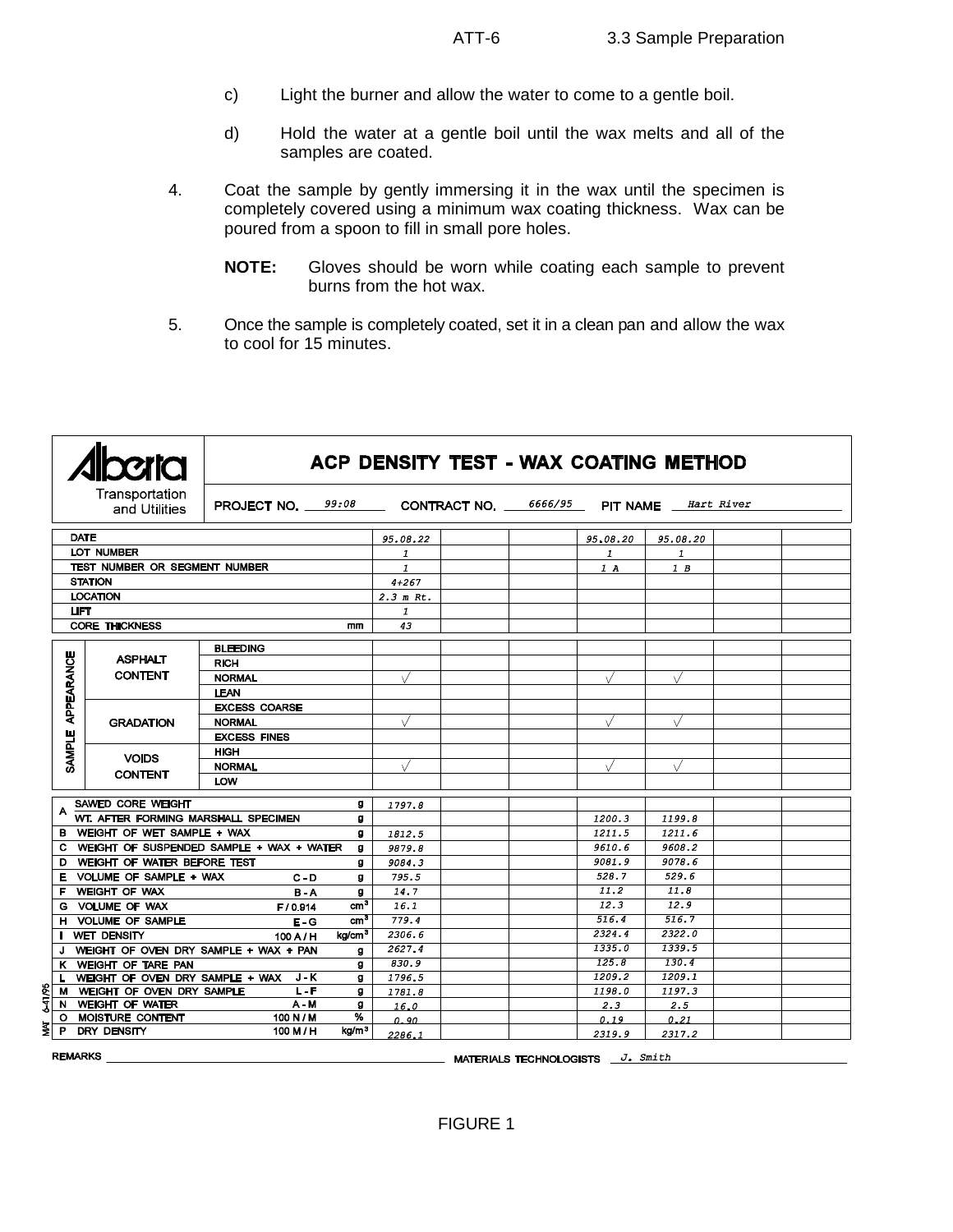6. Brush off loose wax then weigh the coated specimen. Record as Wt. of Sample + Wax (line "B").

# **3.4 Immersion Volume**

- 1. Weigh the plastic pail and the water and record as Wt. of Water Before Test (line "D"). The pail should be 3/4 full of potable water.
- 2. Suspend the sample by the snare wire and completely immerse it in the water. The sample must not touch the sides or the bottom of the pail, and be covered by at least 25 mm of water. The snare wire must be carefully positioned to avoid penetrating the wax seal.
- 3. Weigh the immersed sample and record at Wt. of Suspended Sample + Wax + Water (line "C").
- 4. Calculate the volume of the waxed specimen in  $cm<sup>3</sup>$  (line "E") as follows:

 $Vol.$   $(cm^3) = (Wt.$  of Pail + Water + Immersed Specimen) - (Wt. of Pail + Water)

5. Calculate the Wt. of Wax (line "F") as follows:

*Wt. of Wax (g) = Wt. of Waxed Sample - Wt. After Coring or Forming*

6. Calculate the volume of wax (line "G"), knowing the relative density of the wax (0.914) as follows:

> *Volume of Wax* (*cm*<sup>3</sup>) ' *Wt*. *of Wax* 0.914

7. Determine the volume of the specimen (line "H") using the formula:

*Volume of Sample*  $(cm^3) = Volume$  *of Waxed Sample - Volume of Wax* 

## **3.5 Dry Density**

- 1. After the immersion volume is determined, remove the sample from the plastic pail and towel dry the excess moisture.
- 2. Label and tare a drying pan. Record the weight and number of pan in line "K".
- 3. Place the specimen in the drying pan and oven dry it at 130<sup>N</sup>C  $\pm$  5<sup>N</sup>C to a constant weight.
- 4. Break up the specimen after it has been in the oven for about a half hour, taking care not to lose any material.